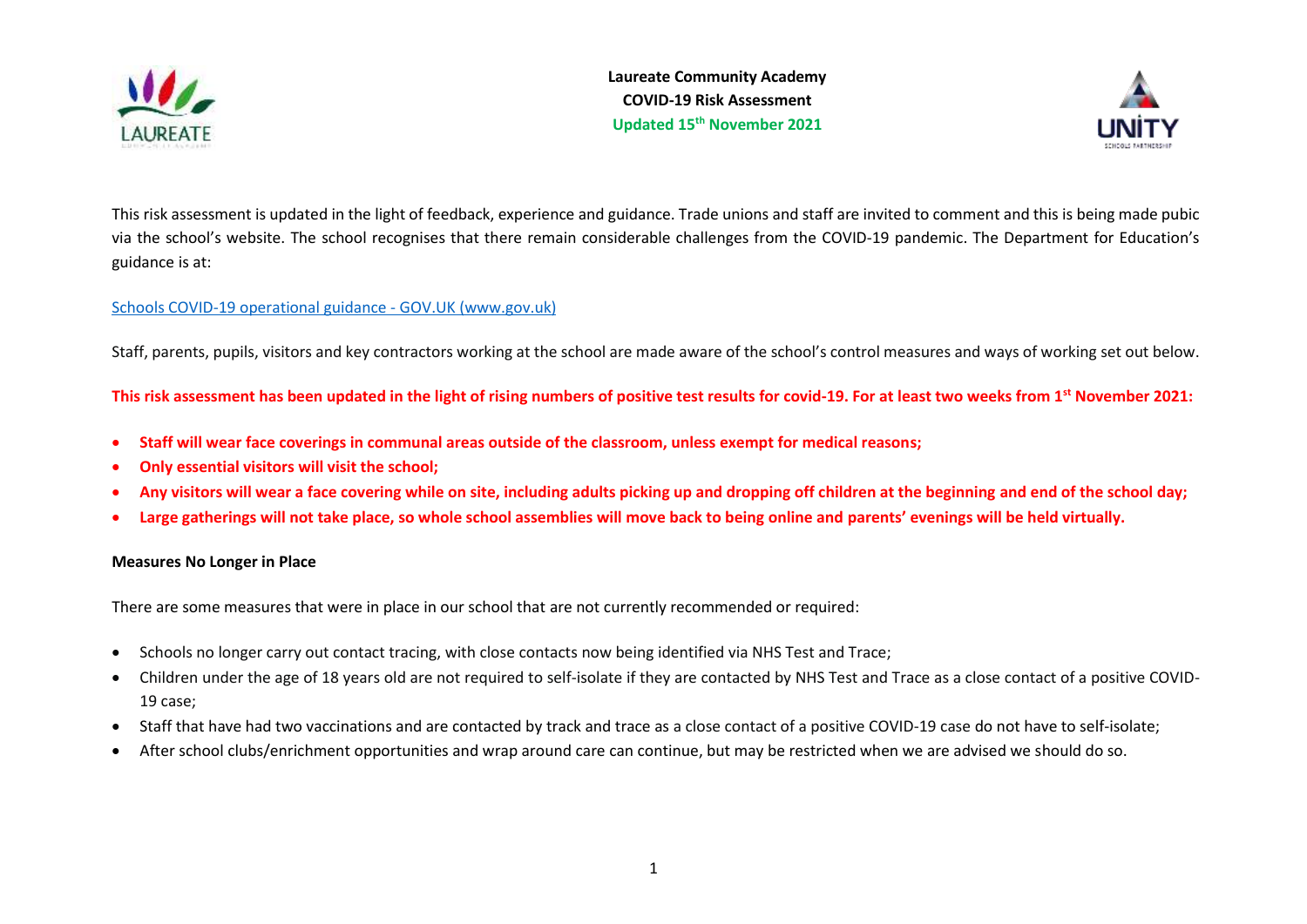#### **Control Measures**

**There are four key areas where more detail is provided below:**

- **1. Ensure good hygiene for everyone.**
- **2. Maintain appropriate cleaning regimes.**
- **3. Keep occupied spaces well ventilated.**
- **4. Follow public health advice on testing, self-isolation and managing confirmed cases of COVID-19.**

# **1. Ensure good hygiene for everyone**

Frequent and thorough hand cleaning should now be regular practice. We will continue to ensure that pupils clean their hands regularly. This can be done with soap and water or hand sanitiser. Hand sanitiser stations which were previously installed will be maintained, and all classes will continue to be provided with sufficient hand sanitiser sprays.

The 'catch it, bin it, kill it' approach continues to be very important (the e-Bug [COVID-19](https://e-bug.eu/eng_home.aspx?cc=eng&ss=1&t=Information%20about%20the%20Coronavirus) website contains free resources for you, including materials to encourage good hand and respiratory hygiene).

Most staff in schools will not require PPE beyond what they would normally need for their work. The guidance on the use of PPE in [education,](https://www.gov.uk/government/publications/safe-working-in-education-childcare-and-childrens-social-care) childcare and [children's](https://www.gov.uk/government/publications/safe-working-in-education-childcare-and-childrens-social-care) social care settings provides more information on the use of PPE for COVID-19.

# **2. Maintain appropriate cleaning regimes**

Our cleaning schedule includes daily cleaning of all areas and equipment, with a particular focus on frequently touched surfaces and shared surfaces (e.g. photocopiers, door handles), using the Public Health England guidance on the cleaning of [non-healthcare](https://www.gov.uk/government/publications/covid-19-decontamination-in-non-healthcare-settings) settings. From the start of the academic year, we have maintained having an additional cleaner during the school day; this will be reviewed regularly.

# **3. Keep occupied spaces well ventilated**

When the school is in operation, it is important to ensure it is well ventilated and that a comfortable teaching environment is maintained.

We have looked at any poorly ventilated spaces and taken steps to improve fresh air flow in these areas. We will give particular consideration when holding events where visitors such as parents are on site, for example, school plays, when these resume.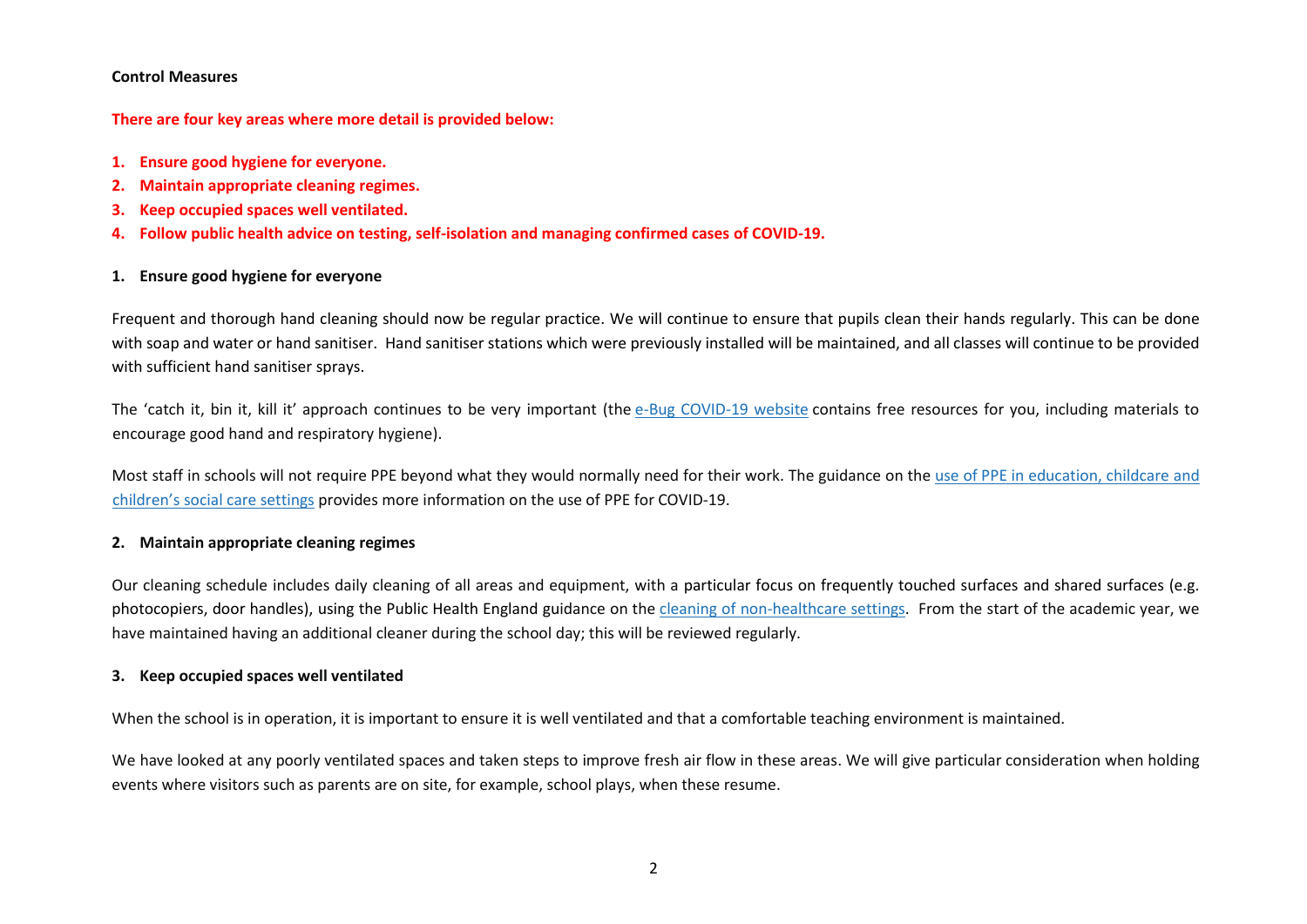Our ventilation is adjusted to increase the ventilation rate wherever possible and checked to confirm that normal operation meets current guidance and that only fresh outside air is circulated. Where systems cannot be adjusted to full fresh air or, then systems will be operated as normal as long as they are within a single room and supplemented by an outdoor air supply.

Where possible, opening external windows improves natural ventilation, and opening internal doors (and some external opening doors) also assists with creating a throughput of air.

**We will use the CO<sup>2</sup> monitors that the Department for Education have provided so that staff can quickly identify where ventilation needs to be improved, and we will communicate to parents and carers that uniform expectations may be relaxed where it is necessary for children to wear additional layers, as long as this is done sensibly and appropriately.**

### **4. Follow Public Health advice on testing, self-isolation and managing confirmed cases of COVID-19**

The main symptoms of coronavirus (COVID-19) are:

- A high temperature this means you feel hot to touch on your chest or back (you do not need to measure your temperature);
- A new, continuous cough this means coughing a lot for more than an hour, or 3 or more coughing episodes in 24 hours (if you usually have a cough, it may be worse than usual);
- A loss or change to your sense of smell or taste this means you've noticed you cannot smell or taste anything, or things smell or taste different to normal.

Close contacts of those testing positive are identified via NHS Test and Trace. NHS Test and Trace will work with the positive case and/or their parent to identify close contacts. Contacts from a school will only be traced by NHS Test and Trace where the positive case and/or their parent specifically identifies the individual as being a close contact. This is likely to be a small number of individuals who would be most at risk of contracting COVID-19 due to the nature of the close contact. Schools may be contacted in exceptional cases to help with identifying close contacts, as currently happens in managing other infectious diseases. Where local public health ask us for support and suggest communications to parents or staff, we will fully cooperate with such requests.

Individuals are not required to self-isolate if they live in the same household as someone with COVID-19, or are a close contact of someone with COVID-19, and any of the following apply:

- They are fully vaccinated;
- They are below the age of 18 years and 6 months;
- They have taken part in or are currently part of an approved COVID-19 vaccine trial;
- They are not able to get vaccinated for medical reasons.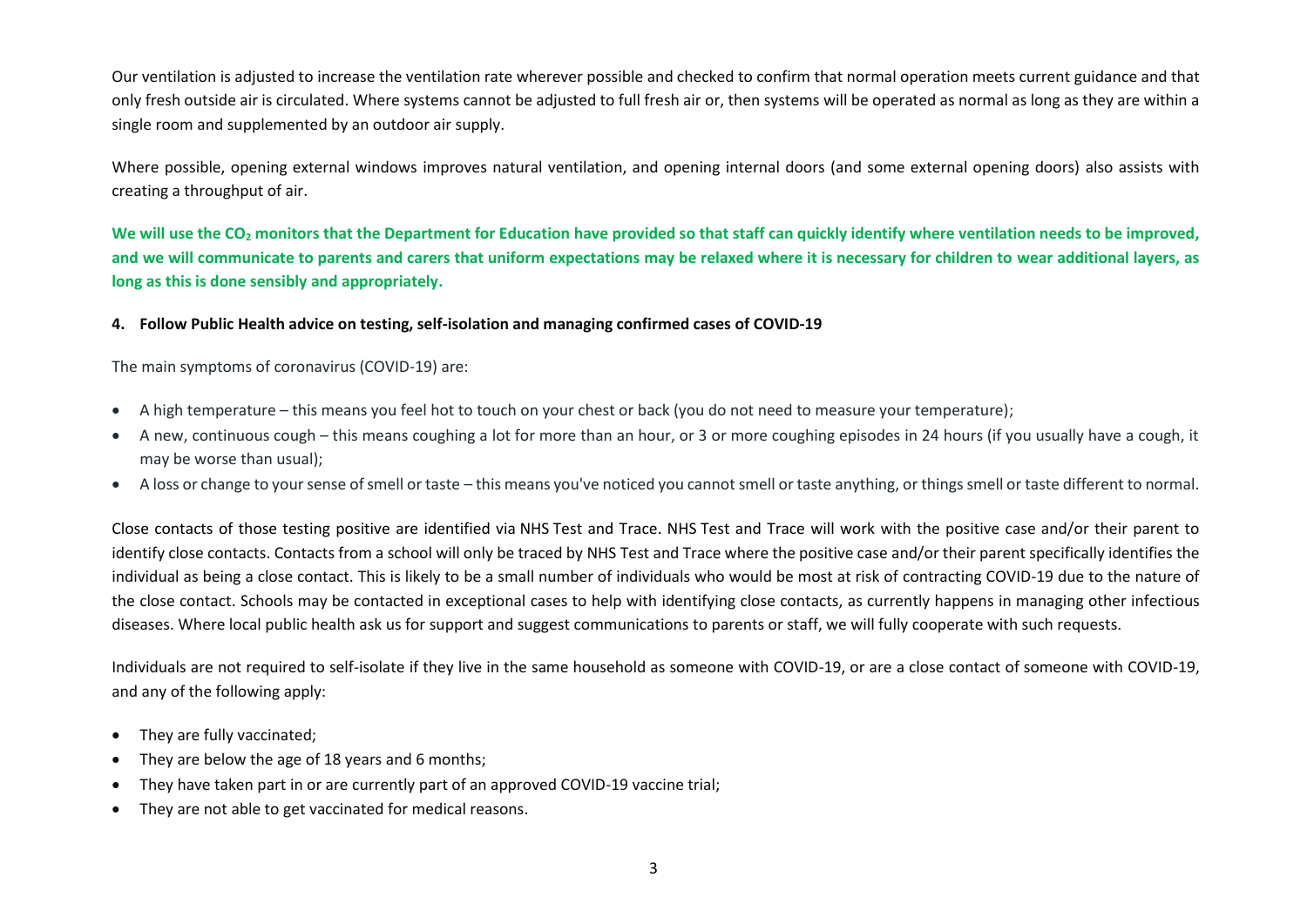Instead, they will be contacted by NHS Test and Trace, informed they have been in close contact with a positive case and advised to take a PCR [test.](https://www.gov.uk/get-coronavirus-test) We encourage all individuals to take a PCR test if advised to do so.

Staff who do not need to isolate, and children and young people aged under 18 years 6 months who usually attend school, and have been identified as a close contact, should continue to attend school as normal.

Where a member of the trust central team is a contact of a positive case, they will take greater care than usual when visiting schools if they are not required to self-isolate, such as holding meetings with social distancing and avoiding classrooms and the staff room.

18-year-olds will be treated in the same way as children until 6 months after their 18th birthday, to allow them the opportunity to get fully vaccinated. At which point, they will be subject to the same rules as adults and so if they choose not to get vaccinated, they will need to self-isolate if identified as a close contact.

When an individual develops covid-19 symptoms or has a positive test, pupils, staff and other adults should follow public health advice to self-isolate - selfisolation is when you do not leave your home because you have or might have coronavirus; no one should come into school if they have symptoms, have had a positive test result or there are other reasons requiring them to stay at home due to the risk of them passing on COVID-19 (for example, they are required to quarantine).

If anyone in the school develops COVID-19 symptoms, however mild, they will be sent them home and they should follow public health advice. Not all coughs will be COVID-19; however, we will adopt a more cautious approach than normal where the above symptoms are present, and will advise parents to keep their child at home and either carry out an LFD test or arrange a PCR test.

Everyone with symptoms should avoid using public transport and, wherever possible, be collected by a member of their family or household to return home.

If a pupil is awaiting collection, they should be left in the accessible toilet at the rear of the main building, on their own if possible and safe to do so. A window or door should be opened for fresh air ventilation if possible. Appropriate PPE should also be used if close contact is necessary. Any rooms they use should be cleaned after they have left.

In most cases, parents and carers will agree that a pupil with symptoms should not attend the school, given the potential risk to others. If a parent or carer insists on a pupil attending, we can take the decision to refuse the pupil if, in our reasonable judgement, it is necessary to protect other pupils and staff from possible infection with COVID-19. Any such would need to be carefully considered in light of all the circumstances and current public health advice.

All staff are asked to continue to use home testing kits test twice weekly at home, and to report the results of these tests to the school.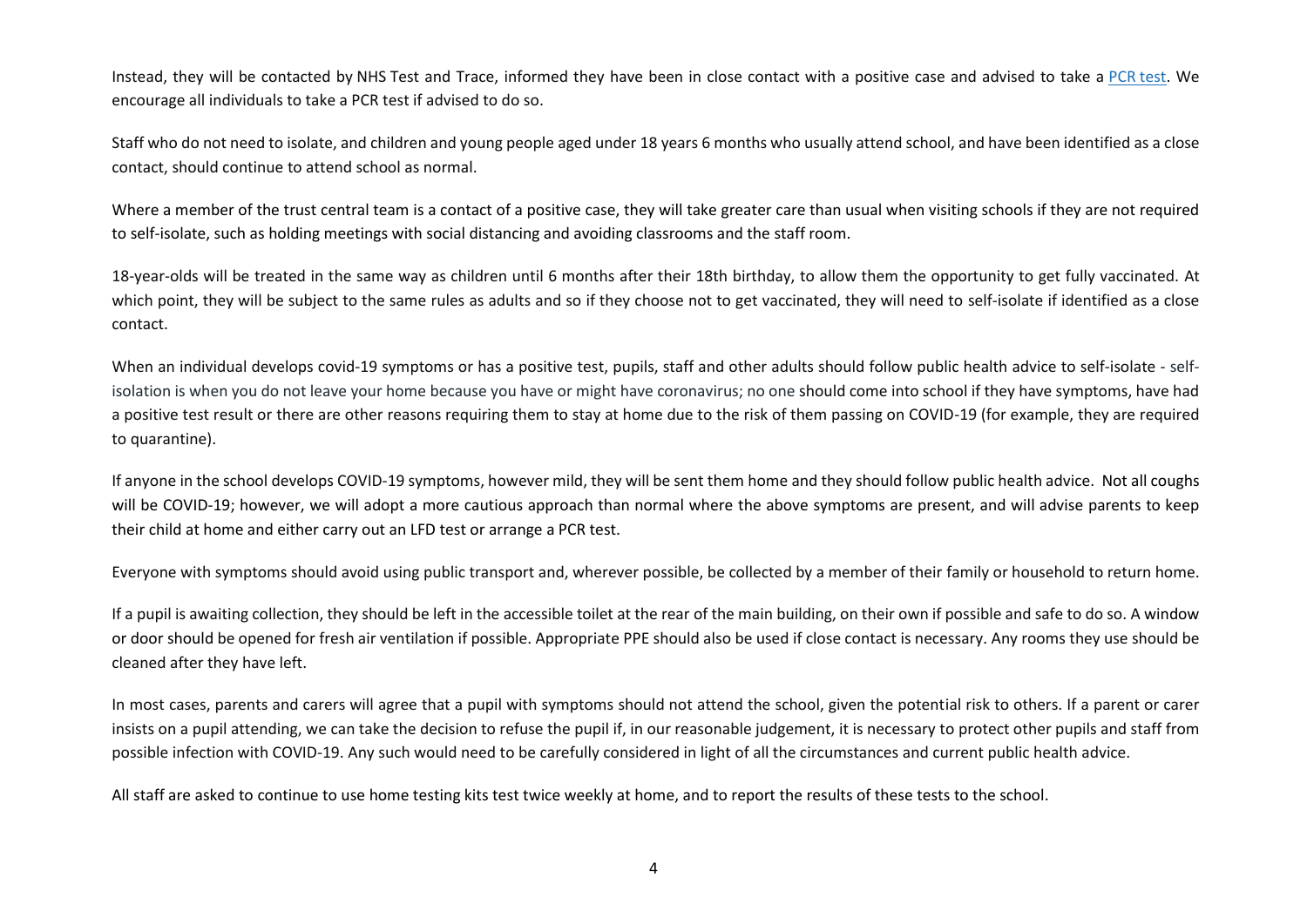Staff and pupils with a positive LFD test result should self-isolate. They will also need to get a free PCR test to check if they have [COVID-19](https://www.gov.uk/get-coronavirus-test) via get a free PCR test to check if you have coronavirus (COVID-19) - GOV.UK (www.gov.uk); whilst awaiting the PCR result, the individual should continue to self-isolate; if the PCR test is taken within 2 days of the positive lateral flow test, and is negative, it overrides the self-test LFD test and the individual can return to school, as long as the individual doesn't have COVID-19 symptoms.

Where children or staff have been in close contact (including being in the same household) with someone who has tested positive, they are not expected to isolate or to stay away from school but are expected to take a PCR test. In addition to this, we are expecting the following additional measures to look to reduce the spread of the virus:

- As well as taking the PCR test, the child or member of staff who has been in close contact with someone who has tested positive is asked also to take a lateral flow test whilst waiting for a PCR test;
- If the lateral flow test is positive they will follow guidance and will isolate until the result of the PCR test is known;
- As per the guidance, children and members of staff are expected to stay away from school if they have any symptoms of covid-19, take a PCR test and not return unless the PCR test result comes back negative;
- Where a family is concerned that an asymptomatic child is likely to be positive due to being a close contact before a test result is confirmed, schools will be sympathetic to a child not attending school for a day or two whilst awaiting the test result.

### **Other Considerations**

The school will not have a staggered start and end to the school day under normal circumstances, but will continue to use all of the entrance and exit gates (including both the car gate and the pedestrian gate at the beginning and end of the school day) in order to maintain some social distancing.

We encourage all staff and eligible pupils to take up the offer of two vaccinations; we do not keep a record of those who have been vaccinated and do not discriminate against those who have not had two vaccinations. Staff that have not had two vaccinations, and so would have to self-isolate if identified as a close contact of someone who tests positive, are asked to make their headteachers aware of this.

We appreciate that staff and pupils may require time off to attend vaccination appointments including booster appointments which will be authorised. We acknowledge that on occasion the vaccine can result in side effects which may trigger an absence for which allowances will be made.

The Government has removed the requirement to wear face coverings in law but expects and recommends that they are worn in enclosed and crowded spaces where you may come into contact with people you don't normally meet. This includes public transport and dedicated transport to school or college.

Staff from the central team that visit a school will wear a face covering in any congested area.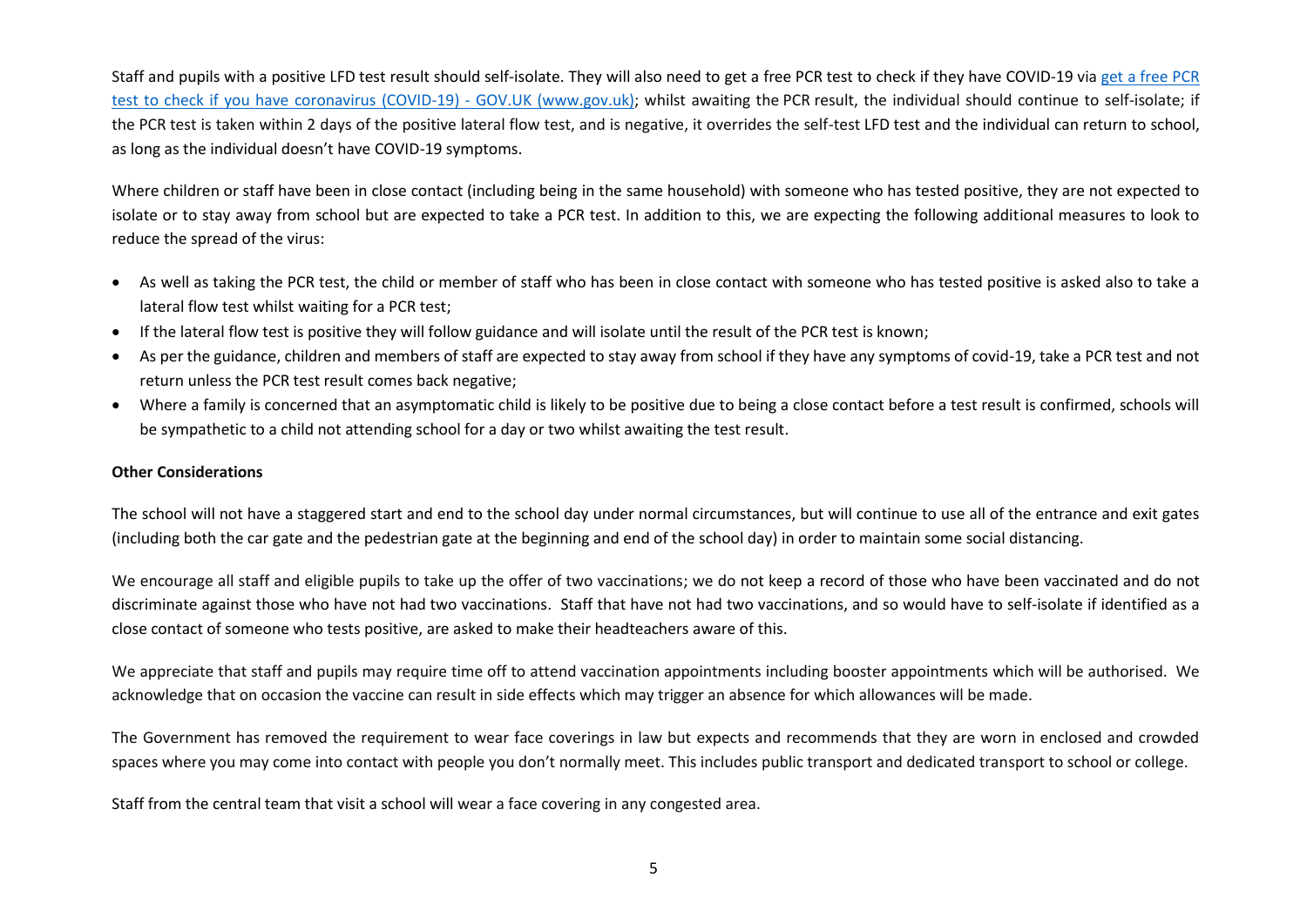Public health advice will be sought if there are significant concerns, including as set out in in the outbreak management plan below, or if a pupil, student, child or staff member is admitted to hospital with COVID-19.

All children and young people previously referred to as clinically extremely vulnerable (CEV) should attend their education setting unless they are one of the very small number of children and young people under paediatric or other specialist care who have been advised by their clinician or other specialist not to attend.

School attendance is mandatory for all pupils of compulsory school age and it is a priority to ensure that as many children as possible regularly attend school. Where a child is required to self-isolate or quarantine because of covid-19 in accordance with relevant legislation or guidance they are recorded as:

- Code X (not attending in circumstances related to COVID-19);
- Code I (illness) where they are unable to attend because they have a confirmed case of COVID-19;
- For pupils abroad who are unable to return, code X is unlikely to apply in some specific cases, code Y (unable to attend due to exceptional circumstances) will apply.

Parents travelling abroad should bear in mind the impact on their child's education which may result from any requirement to quarantine or isolate upon return, and avoid any travel that may be likely to involved reduced school attendance.

Where a child is entitled to a Free School Meal, but is required to isolate or is not in school due to COVID-19, a voucher will be provided to the family to cover the cost of the meal. School Administrators will apply for the vouchers via [fsm@unitysp.co.uk.](mailto:fsm@unitysp.co.uk)

The school is maintaining its capacity to deliver high-quality remote education for the next academic year, including to support those who need to self-isolate because they have tested positive to work or learn from home if they are well enough to do so (we will liaise with parents of pupils who are self-isolating and determine on a case by case basis if their child is well enough to learn at home) and for pupils who are abroad, and facing challenges to return due to COVID-19 travel restrictions, for the period they are abroad; remote education provided will be equivalent to the core teaching pupils receive in school (for example, daily reading, phonics / SPaG, maths and arithmetic / times table practice, using online resources such as Oak Academy and Times Tables Rock Stars alongside classroom resources which can be accessed from home without an unreasonable additional burden on staff); where necessary, we expect to work collaboratively with families and put in place reasonable adjustments so that pupils with special educational needs and disabilities (SEND) can successfully access remote education.

We resumed educational visits from September 2021; a separate risk assessment will be carried out for each educational visit, and extra-curricular provision, Breakfast Club and LAST (our after school provision) will be reviewed in line with the latest guidance.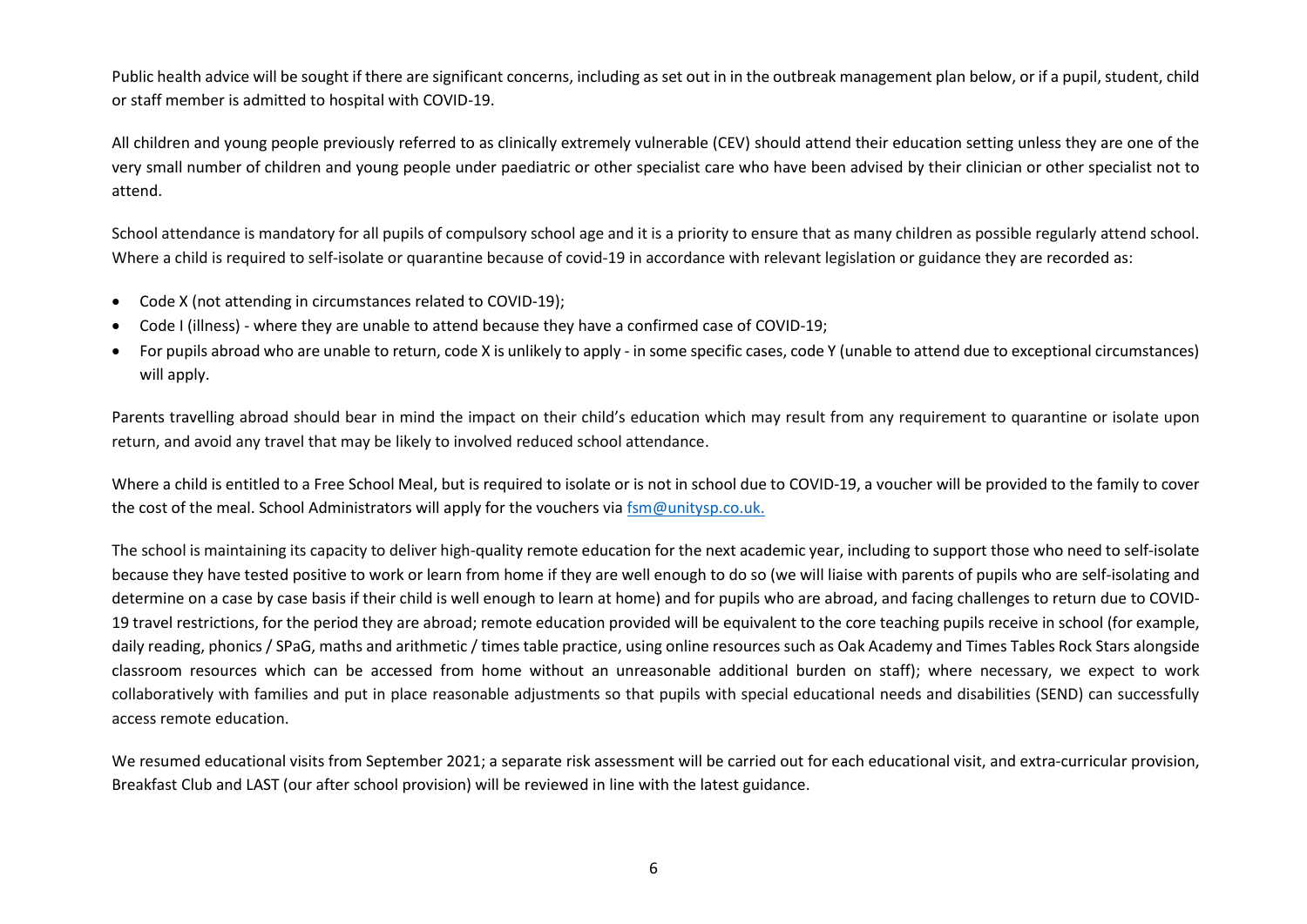Essential staff training and other meetings (e.g. SLT meetings) will take place in a suitable space which allows for sufficient ventilation and appropriate distancing; weekly briefings which are solely for information sharing will revert to being communicated via weekly updates (email and Teams). Where it is deemed to be prudent, maximum occupancy signs will be reinstated (e.g. in the entrance foyer).

### **Outbreak Management Plan**

This outlines how our school will operate if any of the measures described below are recommended by Government or Public Health England for our area, or if any of these thresholds are reached:

- 5 children, pupils or staff, who are likely to have mixed closely, test positive for COVID-19 within a 10-day period;
- 10% of children, pupils or staff who are likely to have mixed closely test positive for COVID-19 within a 10-day period.

We consider close mixing to include:

- All in a nursery class;
- A friendship group who often play together;
- Staff and children taking part in the same activity session together;
- A class, form group or subject class;
- A friendship group mixing at breaktimes;
- A sports team:
- A group in an after-school activity;
- A tutor offering one-to-one tuition to a child, or to multiple children at the same time.

At the point of reaching a threshold, we will review and reinforce the testing, hygiene and ventilation measures already in place and consider:

- Whether any activities could take place outdoors, including exercise, assemblies, or classes;
- Any ways to improve ventilation indoors, where this would not significantly impact thermal comfort;
- One-off enhanced cleaning focussing on touch points and any shared equipment.

We will seek additional public health advice from the DfE helpline (0800 046 8687, option 1) local public health, and consider the extent to which we additional actions should be taken because it is assessed that transmission is likely to be occurring in the schools. These actions could include the following, some of which we have introduced in November for a short period without having reached the outbreak stage: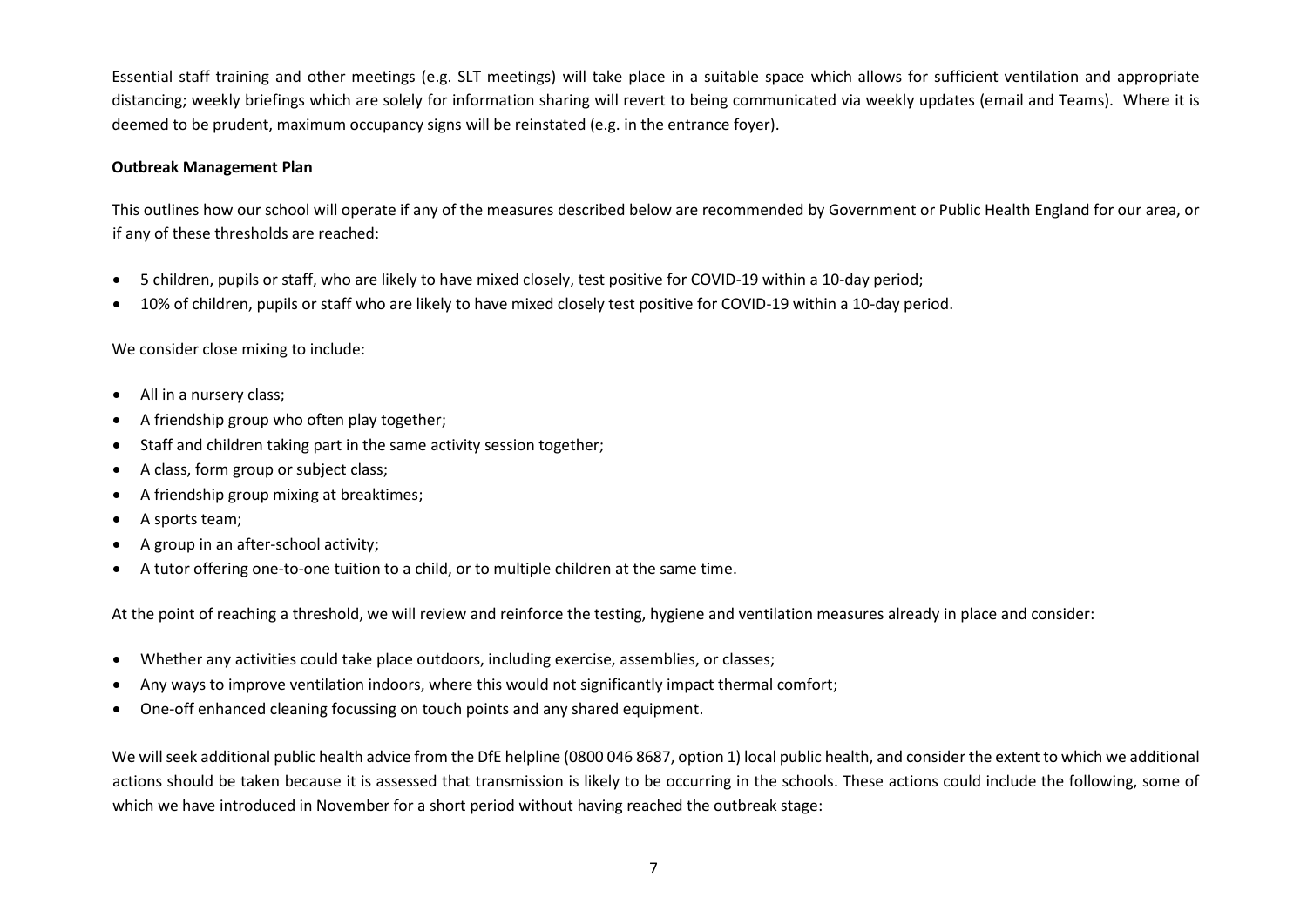- **Following the latest guidance on siblings (currently, other pupils can continue to attend school but should undertake daily LFD testing and also take a PCR test on day 5);**
- Temporarily reinstating face coverings for staff and visitors in indoor and/or communal spaces, with staff in affected classes wearing face coverings in class and children in affected classes also having the option of wearing a face covering;
- Increased frequency of testing for staff, including daily testing for staff in affected classes;
- Strengthened communications to encourage all students to undertake twice weekly rapid asymptomatic home testing and reporting for all classes;
- **Daily testing for students in affected classes, as well as a PCR test for staff and students when the class is categorised as having an outbreak;**
- Children in affected classes will not attend clubs which involve children from other classes (they will be able to attend Breakfast Club and LAST if they are unable to make other childcare arrangements, but will be on a separate table, socially distanced from other classes);
- Affected classes will be kept away from the rest of the school, including:
	- o Having their lunch in their classroom;
	- $\circ$  Having designated intervention spaces, toilets, sinks etc. which only they will use;
	- $\circ$  Having a separate outdoor play area (e.g. the sports court) for breaks and lunchtimes;
	- $\circ$  Staff and children not accessing shared facilities (e.g. the library staff will liaise with the school librarian if they need any books);
	- o Staff who would normally work with more than one class will only work with the affected class, or only with the other classes who are not affected;
- Even more frequent cleaning of the affected classes during the school day;
- Social distancing within the affected class, as far as is practicable;
- **Keeping coats and bags in classrooms where a class with an outbreak shares pegs with, or has pegs close to, another class;**
- **Resuming close contact tracing in classes where there is an outbreak.**

We would limit:

- Residential educational visits;
- Open days;
- Transition or taster days;
- Parental attendance;
- Performances.